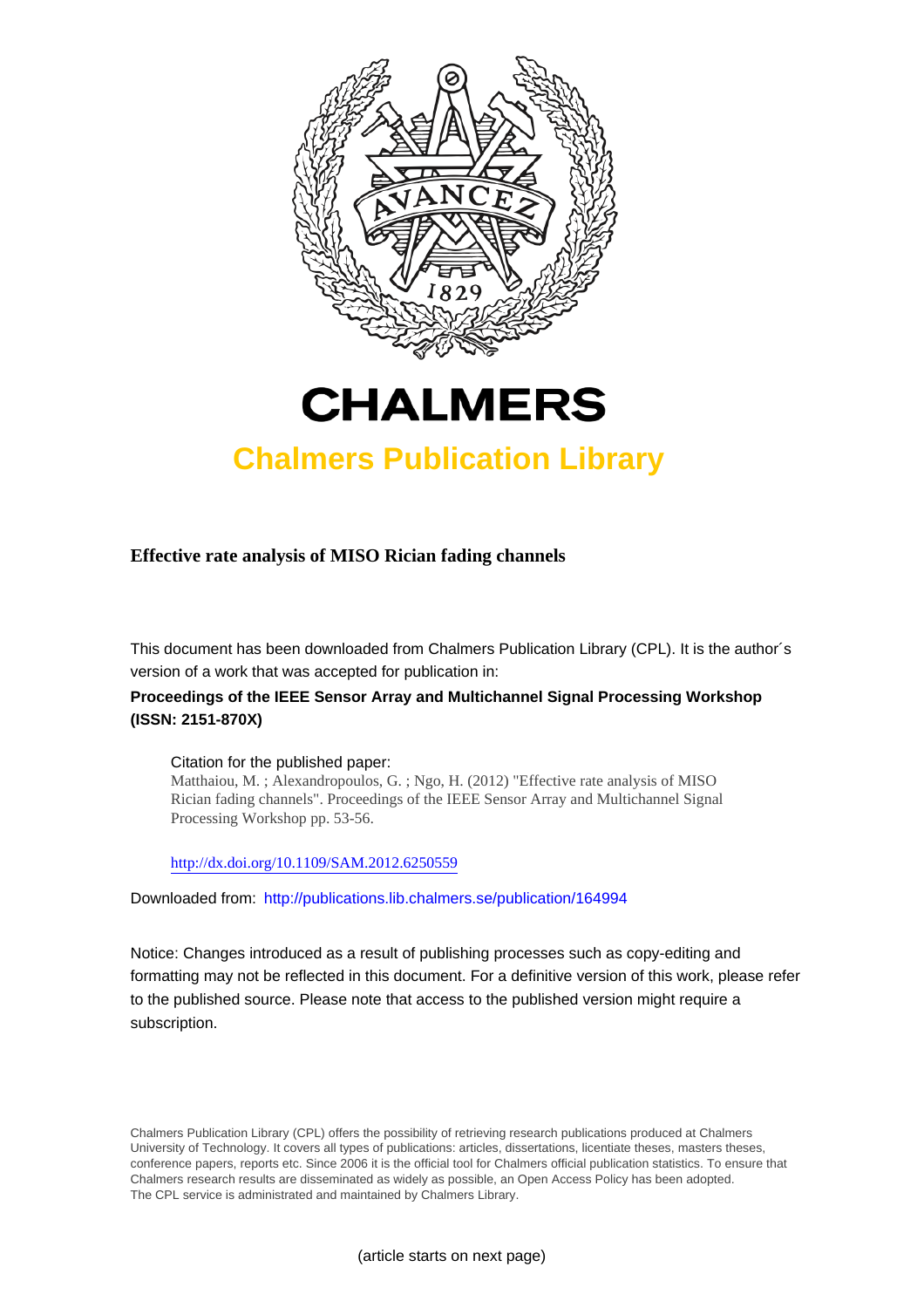# Effective Rate Analysis of MISO Rician Fading Channels

Michail Matthaiou\*, George C. Alexandropoulos<sup>†</sup>, Hien Quoc Ngo<sup>‡</sup>, and Erik G. Larsson<sup>‡</sup> ∗Department of Signals and Systems, Chalmers University of Technology, Gothenburg, Sweden †Broadband Wireless and Sensor Networks Group, Athens Information Technology, Athens, Greece  $\overline{P}$ Department of Electrical Engineering, Linkoping University, Linkoping, Sweden Email: michail.matthaiou@chalmers.se, alexandg@ait.gr, {nqhien, erik.larsson}@isy.liu.se

*Abstract***—The delay constraints imposed by future wireless applications require a suitable metric for assessing their impact on the overall system performance. Since the classical Shannon's ergodic capacity fails to do so, the so-called effective rate was recently established as a rigorous alternative. Yet, most prior relevant works have considered only the typical case of Rayleigh fading which allows for tractable manipulations. In this paper, we relax this assumption by considering the more general Rician fading model for multiple-input single-output (MISO) systems. A new, analytical expression for the exact effective rate is derived, along with tractable expressions for the key parameters dictating the effective rate performance in the high and low signal-to-noise (SNR) regimes.**

#### I. INTRODUCTION

It is well established that the most important emerging applications (e.g. voice over IP (VoIP), interactive and multimedia streaming, interactive gaming, mobile TV and computing) impose stringent quality of service (QoS) constraints; such constraints typically appear in the form of constraints on queuing delays or queue lengths. As such, a QoS metric that is able to capture the delay constraints of communication systems becomes of vital importance. Unfortunately, the conventional notion of Shannon capacity cannot account for the delay aspect. For this reason, it was suggested in [1] to use the effective capacity (or effective rate) as an appropriate metric to quantify the system performance under QoS limitations, such as data rate, delay and delay-violation probability.

The area of multiple-antenna delay-sensitive systems has attracted significant research interest. In this context, [2] investigated the effective capacity of Gaussian quasi-static blockfading multiple-input multiple-output (MIMO) systems with independent and identically distributed (i.i.d.) Rayleigh fading. Moreover, [3] derived the optimal precoding scheme with covariance feedback for correlated MISO systems. Recently, [4] examined in detail the MIMO effective capacity in the high- and low-SNR regimes and demonstrated the interactions between the queuing constraints and spatial dimensions over a wide range of SNR values. Finally, [5] considered the effective capacity of MISO systems by taking into account the effects of spatial correlation. By doing so, it was theoretically shown, using principles of majorization theory, that correlation always reduces effective capacity.

The common characteristic of the above mentioned works [2]–[5], however, is that they adopt the assumption of Rayleigh fading. Although the assumption of Rayleigh fading simplifies extensively the performance analysis of multiple-antenna systems, its validity is often violated in practical propagation scenarios [6]. In practice, the presence of a line-of-sight or specular component is highly likely, in which case the channel statistics can be more effectively modeled by the Rician distribution. To the best of the authors' knowledge, no prior work has investigated the effective rate performance of MISO Rician fading channels. $<sup>1</sup>$ </sup>

In the following, we derive a new, analytical expression for the exact effective rate of MISO Rician fading channels. In order to get some additional insights into the impact of system parameters, such as delay constraints, fading parameters and number of antennas, we consider the asymptotically high- and low-SNR regimes. For example, in the latter case we investigate the notions of minimum normalized energy per information bit to reliably convey any positive rate and wideband slope. For these metrics, new tractable expressions are deduced that extend and complement previous results on Rayleigh fading channels.

*Notation:* We use upper and lower case boldface to denote matrices and vectors, respectively. The symbol  $(·)$ <sup>†</sup> represents the Hermitian transpose, while  $tr(\cdot)$  yields the matrix trace. The expectation of a random variable is denoted as  $E\{\cdot\}$  and  $Pr(\cdot)$  represents probability.

#### II. SYSTEM MODEL

We consider a MISO system with  $N_t$  transmit antennas whose complex input-output relationship can be expressed as

$$
y = \mathbf{h}\mathbf{x} + n \tag{1}
$$

where  $h \in \mathbb{C}^{1 \times N_t}$  represents the MISO channel fading vector, while  $\mathbf{x} \in \mathbb{C}^{N_t \times 1}$  and *n* denote the transmitted vector and the complex additive white Gaussian noise (AWGN) term with zero-mean and variance  $N_0$ , respectively. According to [1], the effective capacity is defined as the maximum constant arrival rate that a given service process can support in order to guarantee a statistical QoS requirement, specified by the QoS exponent  $\theta$ . Assuming block fading channels, the effective

<sup>&</sup>lt;sup>1</sup>Note that in an extended journal version of this paper [7], the cases of Nakagami- $m$  and generalized- $K$  fading channels are also investigated.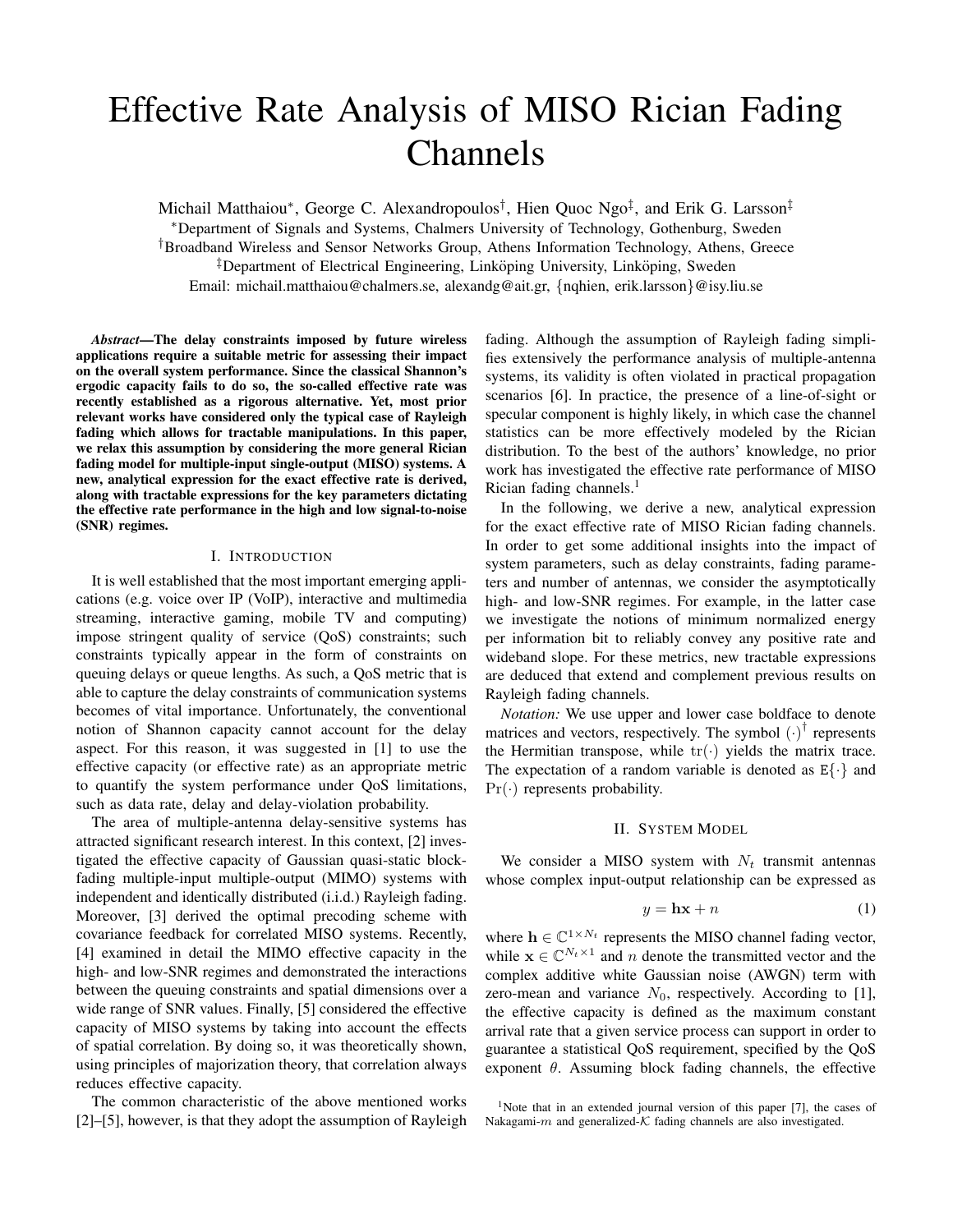capacity can be obtained as [2]

$$
a(\theta) = -\frac{1}{\theta T} \ln \{ \mathbb{E} \{ \exp(-\theta T C) \} \}, \ \theta \neq 0 \tag{2}
$$

where  $T$  is the block-length,  $C$  is the transmission rate which is a random variable (RV), and the expectation is taken over C. It is noted that the parameter  $\theta$  determines to so-called asymptotic decay-rate of the buffer occupancy and is given by

$$
\theta = -\lim_{x \to \infty} \frac{\ln \Pr[L > x]}{x} \tag{3}
$$

where  $L$  is the equilibrium queue-length of the buffer at the transmitter [1]. Then, assuming that the transmitter sends uncorrelated circularly symmetric zero-mean complex Gaussian signals and uniform power allocation across the transmit antennas, the effective rate can be succinctly expressed as follows

$$
\mathcal{R}(\rho,\theta) = -\frac{1}{A}\log_2\left(\mathbb{E}\left\{ \left(1 + \frac{\rho}{N_t}\mathbf{h}\mathbf{h}^\dagger\right)^{-A}\right\}\right) \text{ bits/s/Hz}
$$
\n(4)

where  $A \triangleq \theta T B / \ln 2$ , with B denoting the bandwidth of the system, while  $\rho$  is the average transmit SNR.

#### III. EFFECTIVE RATE ANALYSIS

In this section, we present a detailed effective rate analysis of the Rician fading channel model. Under these circumstances, the entries of the channel vector **h** are assumed to be i.i.d. Rician RVs with parameters K and  $\Omega$ , where K represents the Rician  $K$ -factor and  $\Omega$  the average fading power. The probability density function of  $x = |h_k|^2$   $(k = 1, ..., N_t)$ is given by [6, Eq. (2.16)]

$$
p(x) = \frac{(1+K)e^{-K}}{\Omega} \exp\left(-\frac{(K+1)x}{\Omega}\right)
$$

$$
\times I_0 \left(2\sqrt{\frac{K(K+1)x}{\Omega}}\right), \quad \Omega \ge 0 \tag{5}
$$

where  $I_{\nu}(x)$  is the  $\nu$ -th order modified Bessel function of the first kind [8, Eq. (8.405.1)].

*1) Exact analysis:* We first obtain the exact  $\mathcal{R}(\rho, \theta)$  as follows:

*Proposition 1:* For Rician fading, the effective rate of MISO channels is equal to (6), given at the bottom of the page.

*Proof:* The proof relies on the properties of non-central chi-square distributions. For the case under consideration, we can use the following expression for the density of the sum of  $N_t$  squared i.i.d. Rician RVs,  $z = \sum_{k=1}^{N_t} |h_k|^2$  [9, Eq. (5)],

$$
p(z) = \frac{(K+1)e^{-KN_t}}{\Omega} \left(\frac{(K+1)z}{KN_t\Omega}\right)^{\frac{N_t-1}{2}} \exp\left(-\frac{(K+1)z}{\Omega}\right)
$$

$$
\times I_{N_t-1} \left(2\sqrt{\frac{K(K+1)N_t z}{\Omega}}\right). \tag{7}
$$

Substituting (7) into (4) and thereafter using the infinite series representation of  $I_0(·)$  from [8, Eq. (8.445.1)], we can obtain the desired result after invoking [8, Eq. (3.383.5)].

In order to evaluate (6) we need to truncate the infinite series. We therefore seek to obtain the truncation error which also demonstrates the series' convergence. Assuming that  $T_0$  – 1 terms are used, the associated truncation error  $E_0$  can be expressed as

$$
E_0 = \sum_{n=T_0}^{\infty} \frac{(KN_t)^n}{\Gamma(n+1)} U\left(A; A+1-N_t-n; \frac{(K+1)N_t}{\Omega \rho}\right)
$$
\n
$$
< U\left(A; A+1-N_t-T_0; \frac{(K+1)N_t}{\Omega \rho}\right) \sum_{n=T_0}^{\infty} \frac{(KN_t)^n}{\Gamma(n+1)}
$$
\n(8)

(9)  
\n
$$
= U\left(A; A+1-N_t-T_0; \frac{(K+1)N_t}{\Omega \rho}\right) \exp(KN_t)
$$
\n
$$
\times \left(1 - \frac{\Gamma(T_0, KN_t)}{\Gamma(T_0)}\right) \tag{10}
$$

where  $\Gamma(x) = \int_0^\infty t^{x-1} \exp(-t) dt$  represents the Gamma function [8, Eq. (8.310.1)] and  $\Gamma(p, x) = \int_x^{\infty} t^{p-1} e^{-t} dt$  the upper incomplete gamma function [8, Eq. (8.350.2)]. Note that from (8) to (9) we have used the fact that  $U(a, b - n, z)$  is a monotonically decreasing function in  $n$ , while (10) is a result of [10, Eq. (6.5.29)].

*2) High-SNR analysis:* The presence of a Tricomi function in the effective rate expression (6) does not allow straightforward algebraic manipulations. Yet, by considering the initial expression (4) and keeping only the dominant term therein as  $\rho \rightarrow \infty$ , we can obtain the following tractable result.

*Proposition 2:* For Rician fading, the effective rate of MISO channels at high SNRs and for  $A < N_t$  is approximated by

$$
\mathcal{R}^{\infty}(\rho,\theta) \approx \log_2\left(\frac{\rho\Omega}{(K+1)N_t}\right) + \frac{KN_t}{A\ln 2} - \frac{1}{A}\log_2\left(\frac{\Gamma(N_t - A)}{\Gamma(N_t)} {}_1F_1(N_t - A; N_t; KN_t)\right) \tag{11}
$$

where  ${}_{p}F_{q}(\cdot)$  represents the generalized hypergeometric function with  $p, q$  non-negative integers [8, Eq. (9.14.1)].

*Proof:* By taking  $\rho$  large in (4), the proof boils down

$$
\mathcal{R}(\rho,\theta) = \log_2\left(\frac{\Omega\rho}{(K+1)N_t}\right) + \frac{KN_t}{A\ln 2} - \frac{1}{A}\log_2\left(\sum_{n=0}^{\infty}\frac{(KN_t)^n}{\Gamma(n+1)}U\left(A;A+1-N_t-n;\frac{(K+1)N_t}{\Omega\rho}\right)\right). \tag{6}
$$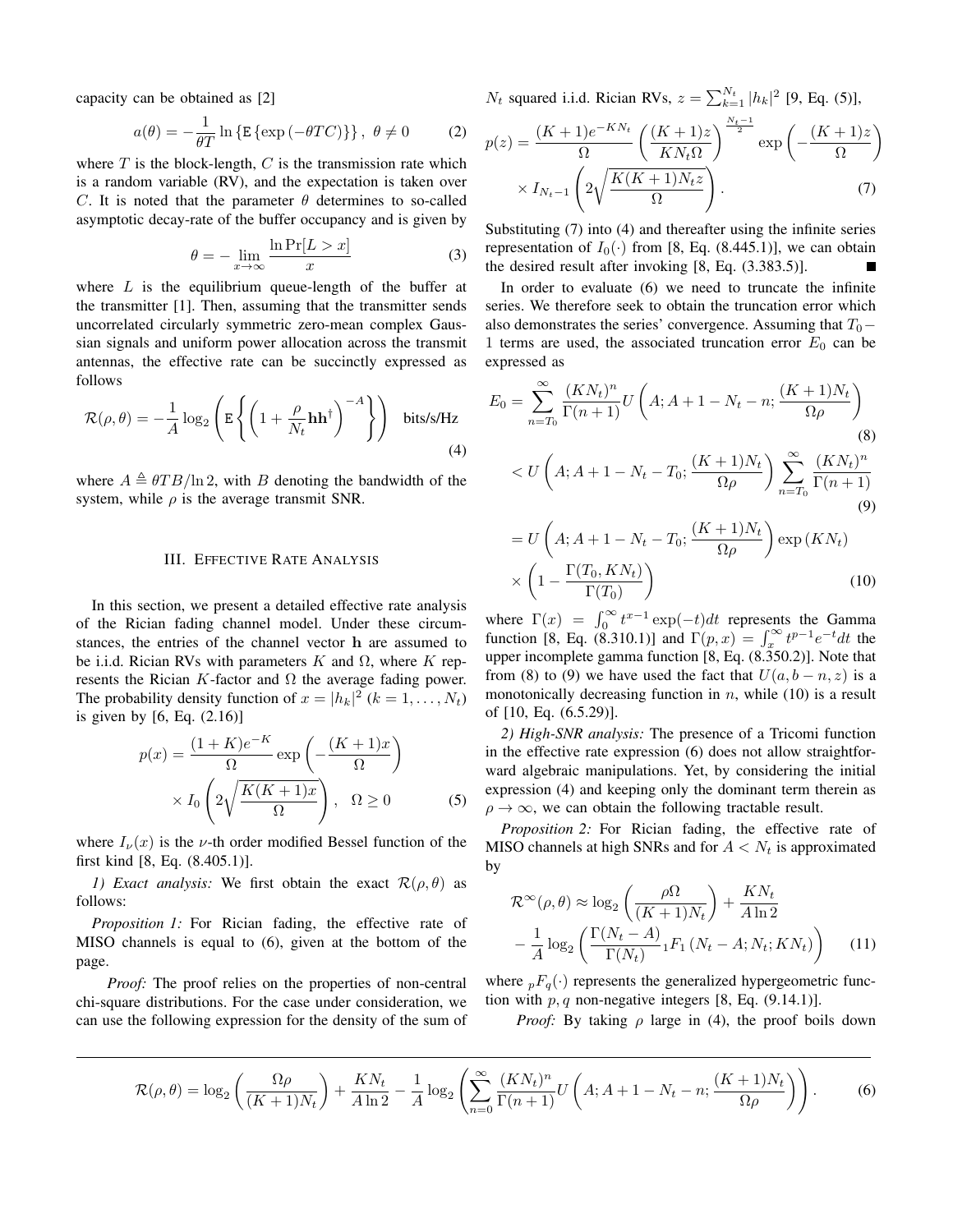to the computation of the  $A$ -th negative moment of  $z$ ,  $E\{z^{-A}\}\$ . As a next step, we express the Bessel function in (7) via a hypergeometric function according to [11, Eq.  $(03.02.26.0002.01)]$ 

$$
I_{\nu}(x) = \frac{1}{\Gamma(\nu+1)} \left(\frac{x}{2}\right)^{\nu} {}_{0}F_{1}\left(\nu+1; \frac{x^{2}}{4}\right). \tag{12}
$$

Combining (12) with (7), we can obtain the desired result by invoking the following integral identity [8, Eq. (7.522.5)]

$$
\int_0^{\infty} e^{-x} x^{\nu-1} {}_p F_q(a_1, \dots, a_p; b_1, \dots, b_q; \alpha x)
$$
  
=  $\Gamma(\nu)_{p+1} F_q(\nu, a_1, \dots, a_p; b_1, \dots, b_q; \alpha)$  (13)

for  $p \leq q$  and  $\text{Re}(\nu) > 0$ , and simplifying. Note that the condition on the arguments of (13) is satisfied in our setting by taking  $A < N_t$ .

The above result indicates that the high-SNR slope is 1 when  $A < N_t$ , which is consistent with the results of [5]. From Proposition 2, it can be also shown that the high-SNR effective rate is a monotonically increasing function in the Rician  $K$ factor. This is anticipated, since larger values of  $K$  reduce the signal's envelope fluctuations, making fading manifestations more deterministic. We finally note that the effective rate grows logarithmically with the SNR, when  $\rho \to \infty$ .

In Fig. 1, the analytical expression for the effective rate in (6) is plotted (for  $T_0 = 90$  terms) against the outputs of a Monte-Carlo simulator and the high-SNR approximation of Proposition 2.



Fig. 1. Simulated effective rate, analytical expression and high-SNR approximation against the SNR ( $N_t = 10$ ,  $\Omega = 2.5$ ,  $K = 3$  dB).

The match between theory and simulation is excellent in all cases under consideration. More importantly, the effective rate is systematically reduced as the QoS requirements become more stringent, i.e.,  $A$  gets larger. This is consistent with the results reported in [2], [4], [5]. In addition, the high-SNR approximations are sufficiently tight and become exact even at moderate SNR values (e.g., around 15 dB). Note that for  $A < N_t$ , we can not increase the high-SNR slope by increasing  $N_t$ . Yet, a larger  $N_t$  will effectively reduce the power offset, thereby yielding higher effective rate [7].

*3) Low-SNR analysis:* Following the generic methodology of [4], we can assess the low-SNR performance via a secondorder expansion of the effective rate around  $\rho \rightarrow 0^+$  according to

$$
\mathcal{R}(\rho,\theta) = \dot{\mathcal{R}}(0,\theta)\rho + \ddot{\mathcal{R}}(0,\theta)\frac{\rho^2}{2} + o(\rho^2)
$$
 (14)

where  $\mathcal{R}(\rho, \theta)$  and  $\mathcal{R}(\rho, \theta)$  denote the first and second order derivatives of the effective rate (4) with respect to  $\rho$ . We point out that these derivative expressions are inherently related with the notions of the *minimum normalized energy per information bit to reliably convey any positive rate* and the *wideband slope* respectively, originally proposed in [12]. For the case of QoS constraints, the latter two metrics are respectively defined as,

$$
\frac{E_b}{N_0}_{\min} \triangleq \frac{1}{\dot{\mathcal{R}}(0,\theta)}, \quad \mathcal{S}_0 \triangleq -\frac{2\ln 2\left[\dot{\mathcal{R}}(0,\theta)\right]^2}{\ddot{\mathcal{R}}(0,\theta)}.
$$
 (15)

*Proposition 3:* For Rician fading, the minimum  $\frac{E_b}{N_0}$  and wideband slope  $S_0$  are respectively given by

$$
\frac{E_b}{N_0}_{\text{min}} = \frac{\ln 2}{\Omega} \tag{16}
$$

$$
S_0 = \frac{2N_t(K+1)^2}{N_t(K+1)^2 + (A+1)(2K+1)}.\tag{17}
$$

*Proof:* Omitting explicit details and following a similar line of reasoning as in [5, Appendix I], the first and secondorder derivatives in (15) are given by

$$
\dot{\mathcal{R}}(0,\theta) = \frac{1}{N_t \ln 2} \mathbb{E} \left\{ \mathbf{h} \mathbf{h}^\dagger \right\} \tag{18}
$$

$$
\ddot{\mathcal{R}}(0,\theta) = -\frac{A+1}{N_t^2 \ln 2} \mathbb{E}\left\{ \left(\mathbf{h} \mathbf{h}^\dagger\right)^2 \right\} + \frac{A}{N_t^2 \ln 2} \left(\mathbb{E}\left\{ \mathbf{h} \mathbf{h}^\dagger \right\} \right)^2. \tag{19}
$$

Recalling that  $E\{|h_k|^2\} = \Omega, \forall k = 1, \dots, N_t$ , we can easily infer that  $E\{\mathbf{h}\mathbf{h}^{\dagger}\} = N_t \Omega$ . The fourth moment of  $|h_k|$  can now be evaluated according to [6, Eq. (2.18)]

$$
E\{|h_k|^4\} = \frac{(2+4K+K^2)\Omega^2}{(K+1)^2}.
$$
 (20)

As a next step, (20) can be used in the following way:

$$
\mathbf{E}\left\{(\mathbf{h}\mathbf{h}^{\dagger})^{2}\right\} = \mathbf{E}\left\{\left(\sum_{k=1}^{N_{t}}|h_{k}|^{2}\right)^{2}\right\}
$$

$$
= \sum_{k=1}^{N_{t}}\mathbf{E}\left\{|h_{k}|^{4}\right\} + \sum_{k=1}^{N_{t}}\sum_{j=1,j\neq k}^{N_{t}}\mathbf{E}\left\{|h_{k}|^{2}|h_{j}|^{2}\right\} \tag{21}
$$

$$
\stackrel{(20)}{=} \frac{N_t \Omega^2}{(K+1)^2} (2 + 4K + K^2) + N_t (N_t - 1) \Omega^2 \tag{22}
$$

$$
= N_t \Omega^2 \left( N_t + \frac{1}{K+1} + \frac{K}{(K+1)^2} \right).
$$
 (23)

From (21) to (22) we have exploited the independence of  $|h_k|^2$ and  $|h_j|^2$ . The proof then follows trivially by invoking (18)–